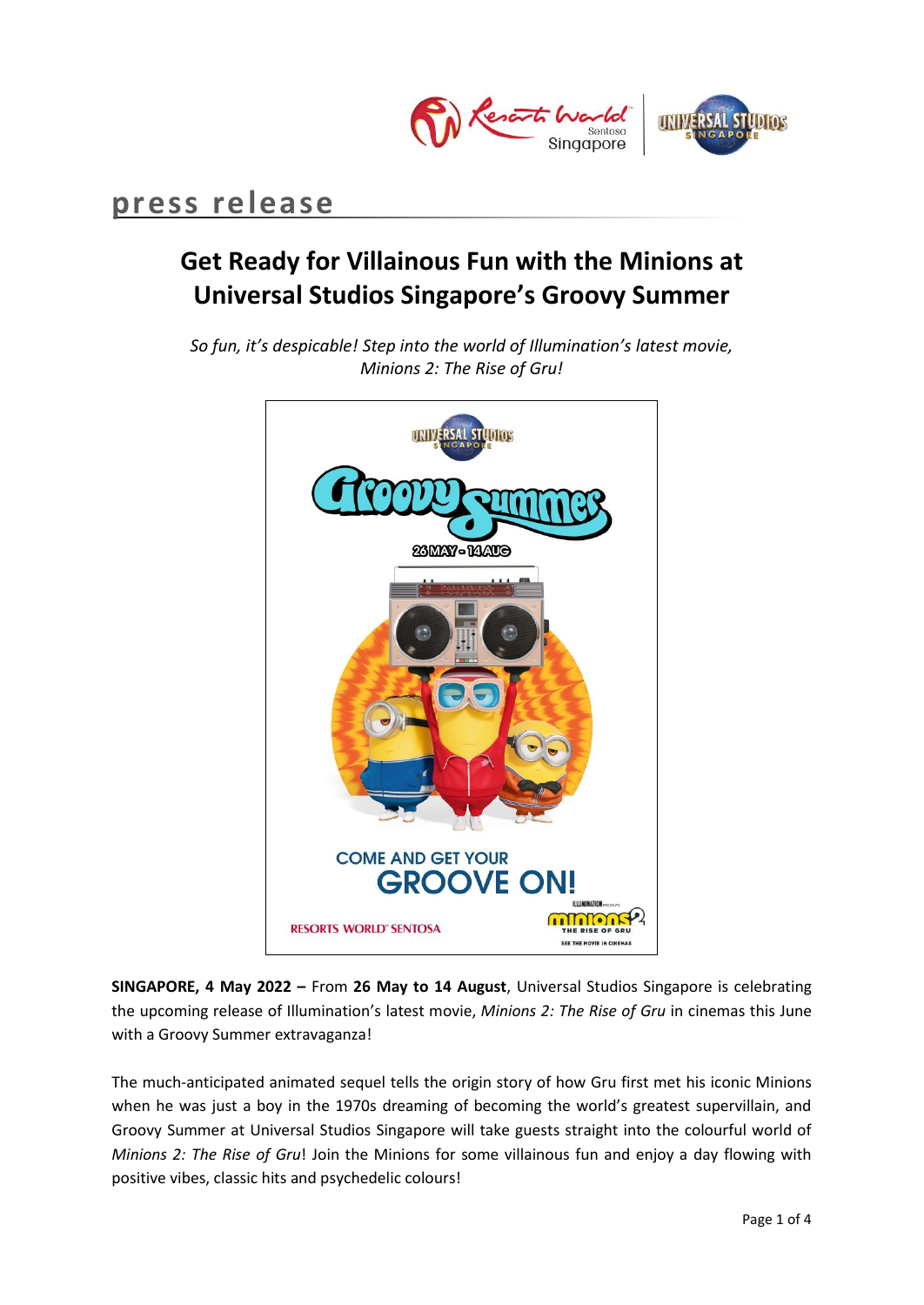Guests will get to soak in the vibrant style of the 70s, snap pictures with their favourite sweet and subversive Minions in retro threads, catch the Kung Fu Minions at Minion Fu, and try Minion-themed food and drinks to top off the celebration of this fabulous decade!

### **Groovy Meet-and-Greet**

Minion fans can meet the mischievous trio Kevin, Stuart and Bob, along with Otto, the newest Minion from *Minions 2: The Rise of Gru*, who will be dressed to groove at the Lagoon Stage! They will be joined by dancers for a dynamite performance!

## **Flower Power**

Guests can step into the colourful atmosphere of the 70s with psychedelic backdrops along Hollywood Boulevard!

## **Minion Fu Show**

Guests can also watch their favourite Minions break out their karate chops and kicks in new yellow jumpsuits at the stairs of New York Public Library!

## **Psychedelic Flavours**

Guests can indulge in the groovy flavours of the 70s with an assortment of fun and colourful Minionthemed snacks and drinks!

### **Booking details**

Guests making a trip to Groovy Summer at Universal Studios Singapore during the June holidays from 26 May to 26 June 2022 will enjoy an attractive package at S\$98 per adult and S\$88 per child. It includes:

- Admission ticket to Universal Studios Singapore
- S\$5 Minion merchandise voucher (minimum spend of S\$15)
- S\$20 Universal Studios Singapore Retail Voucher (valid at selected retail outlets)
- S\$10 Universal Studios Singapore F&B Voucher (valid at selected F&B outlets)
- 1 Minion Popcorn (worth S\$10)

Visit [www.rwsentosa.com/groovysummer](http://www.rwsentosa.com/groovysummer) for more information.

- Ends -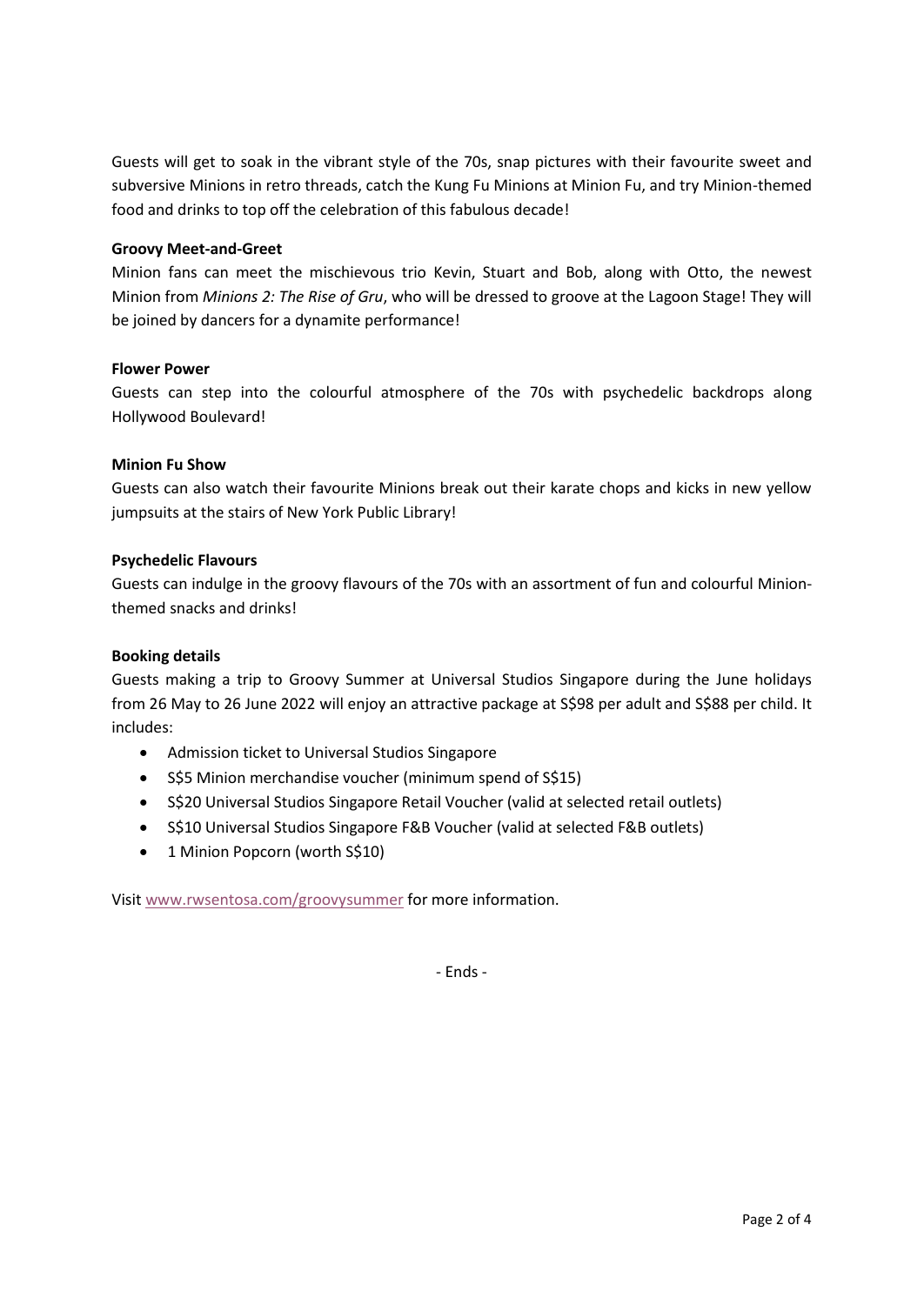#### **ABOUT RESORTS WORLD SENTOSA**

Resorts World Sentosa (RWS), Asia's premium lifestyle destination resort, is located on Singapore's resort island of Sentosa. Spanning 49 hectares, RWS is home to world-class attractions including Universal Studios Singapore, S.E.A. Aquarium, Dolphin Island and Adventure Cove Waterpark. Complementing the adventure and adrenaline of its theme parks and attractions are six unique luxury hotels, the world-class Resorts World Convention Centre and a casino. RWS offers award-winning dining experiences and exciting cuisines from around the world across its many renowned celebrity chef restaurants, establishing itself as a key player in Singapore's vibrant and diverse dining scene and a leading gourmet destination in Asia for epicureans. The integrated resort also offers world-class entertainment, from concerts to public shows. RWS has been named "Best Integrated Resort" since 2011 for nine consecutive years at the TTG Travel Awards which recognises the best of Asia-Pacific's travel industry.

RWS is wholly owned by Genting Singapore, a company of the Genting Group. For more information, please visi[t www.rwsentosa.com.](http://www.rwsentosa.com/)

**1 / ResortsWorldatSentosa Brandwich Marwsentosa** 

#### **ABOUT UNIVERSAL PARKS & RESORTS**

Universal Parks & Resorts, a unit of Comcast NBCUniversal, offers guests around the globe today's most relevant and popular entertainment experiences. With three-time Academy Award winner Steven Spielberg as creative consultant, its theme parks are known for immersive experiences that feature some of the world's most thrilling and technologically advanced film- and television-based attractions. Universal Parks & Resorts in the U.S. are Universal Studios Hollywood and Universal Orlando Resort. Around the world, UP&R includes Universal Studios Japan in Osaka, a license agreement with Universal Studios Singapore at Resorts World Sentosa, and the recently-opened Universal Beijing Resort. Learn more at universalparks.com.

#### **MEDIA CONTACTS**

**Resorts World Sentosa** Chloe Li Tel: + 65 6577 9759 Email: [chloe.myli@rwsentosa.com](mailto:chloe.myli@rwsentosa.com) **Ogilvy (for Resorts World Sentosa)** Ada Tong Tel: +65 9297 0748 Email[: ada.tong@ogilvy.com](mailto:ada.tong@ogilvy.com)